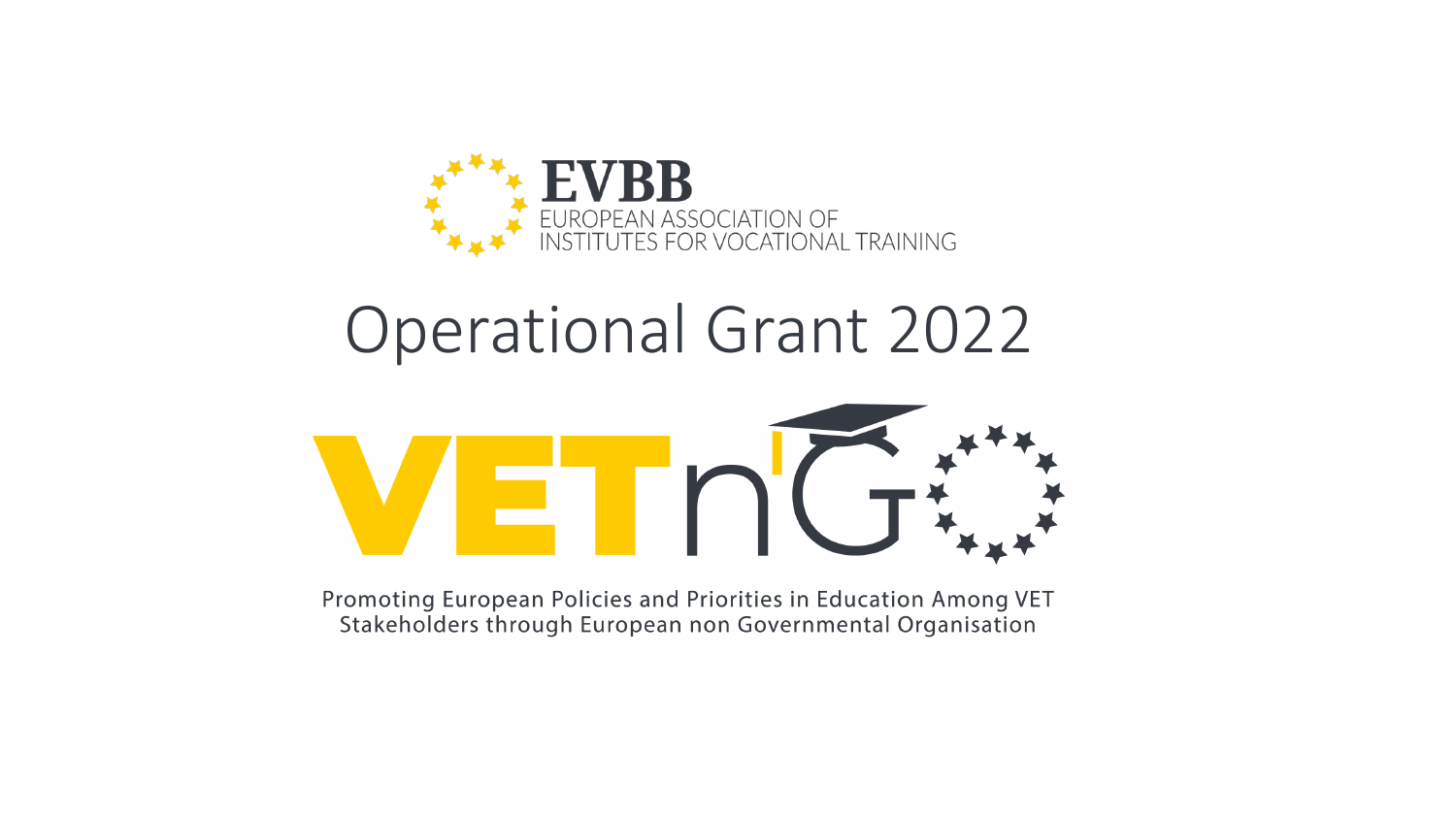**A 12-month project, ending on December 2022**

The VETn'Go Project

**Funded under the "Civil Society Cooperation in Education and Training" Call**

**Comprised by** 

**4 main Activities** 

**and Events**

**Targeting VET Stakeholders, VET Institutions, VET Teachers, Staff, VET learners**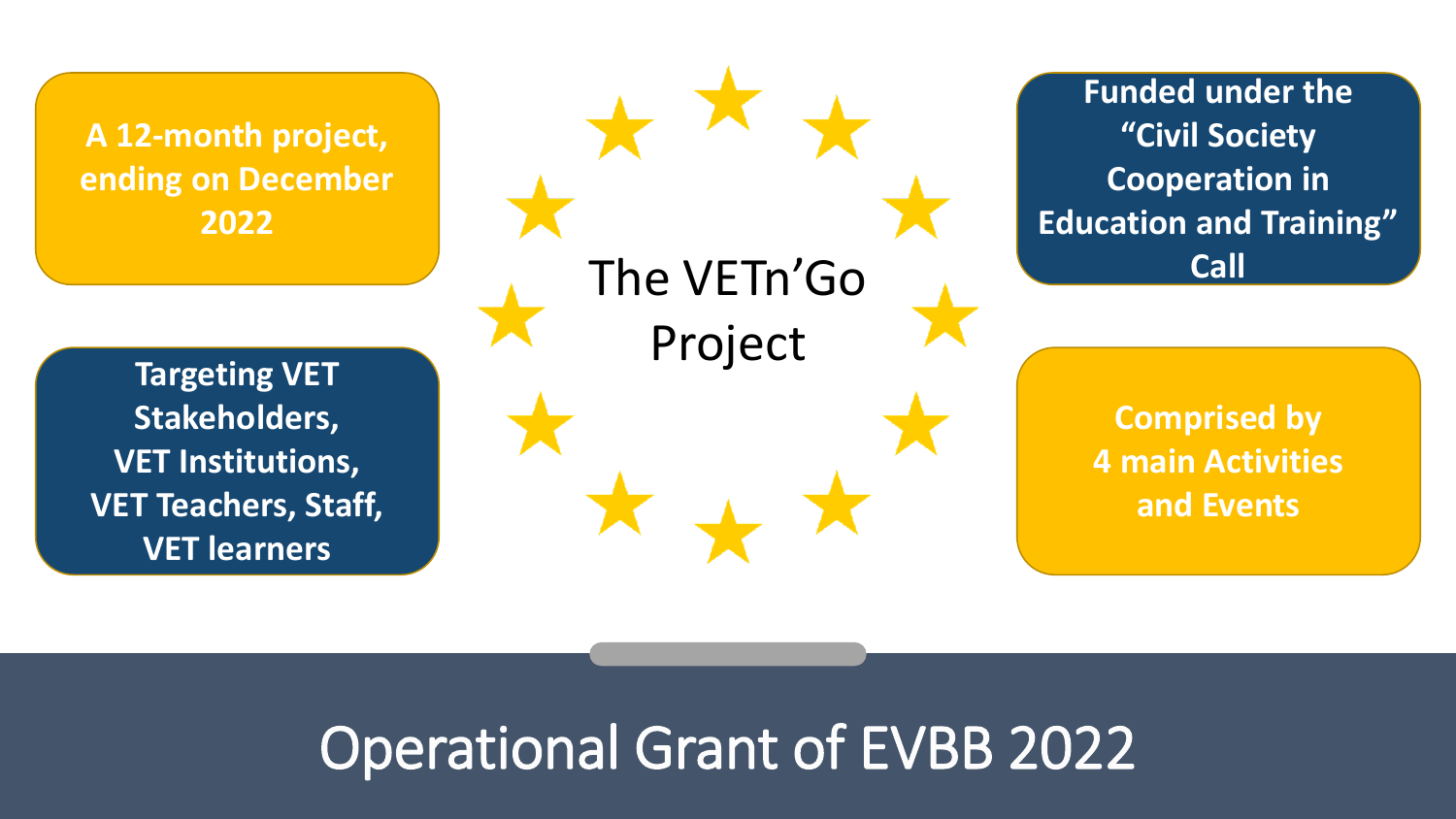#### Motivation of VETn'Go



There is a need for a holistic, EU-wide understanding and implementation of **EU Policies** to:

Enhance coordination among educational institutions

Create synergies among the EU policies on socio-economic policies and green transitions

Boost dissemination and future-oriented reforms in the field of education and training

*Change the inflexible character of training systems, promote inclusion and enhance the adaptability of training processes to different context*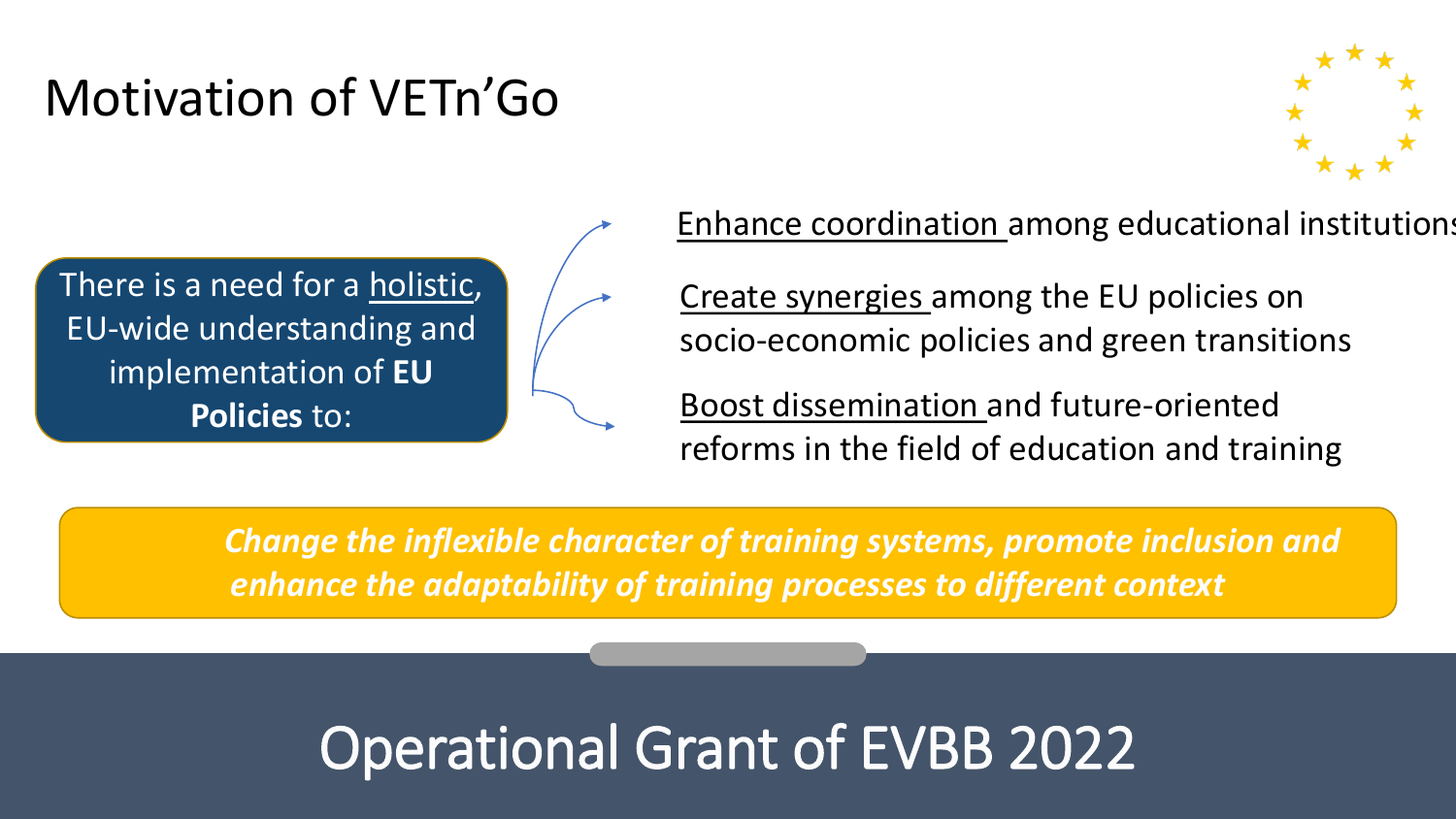#### Motivation of VETn'Go



**EVBB** has decided to exploit its *outreach policy making capacity* to further diffuse the *New Strategic Framework for European Cooperation in Education*, and **promote policy transfer**, and **learning activities**, across its extensive membership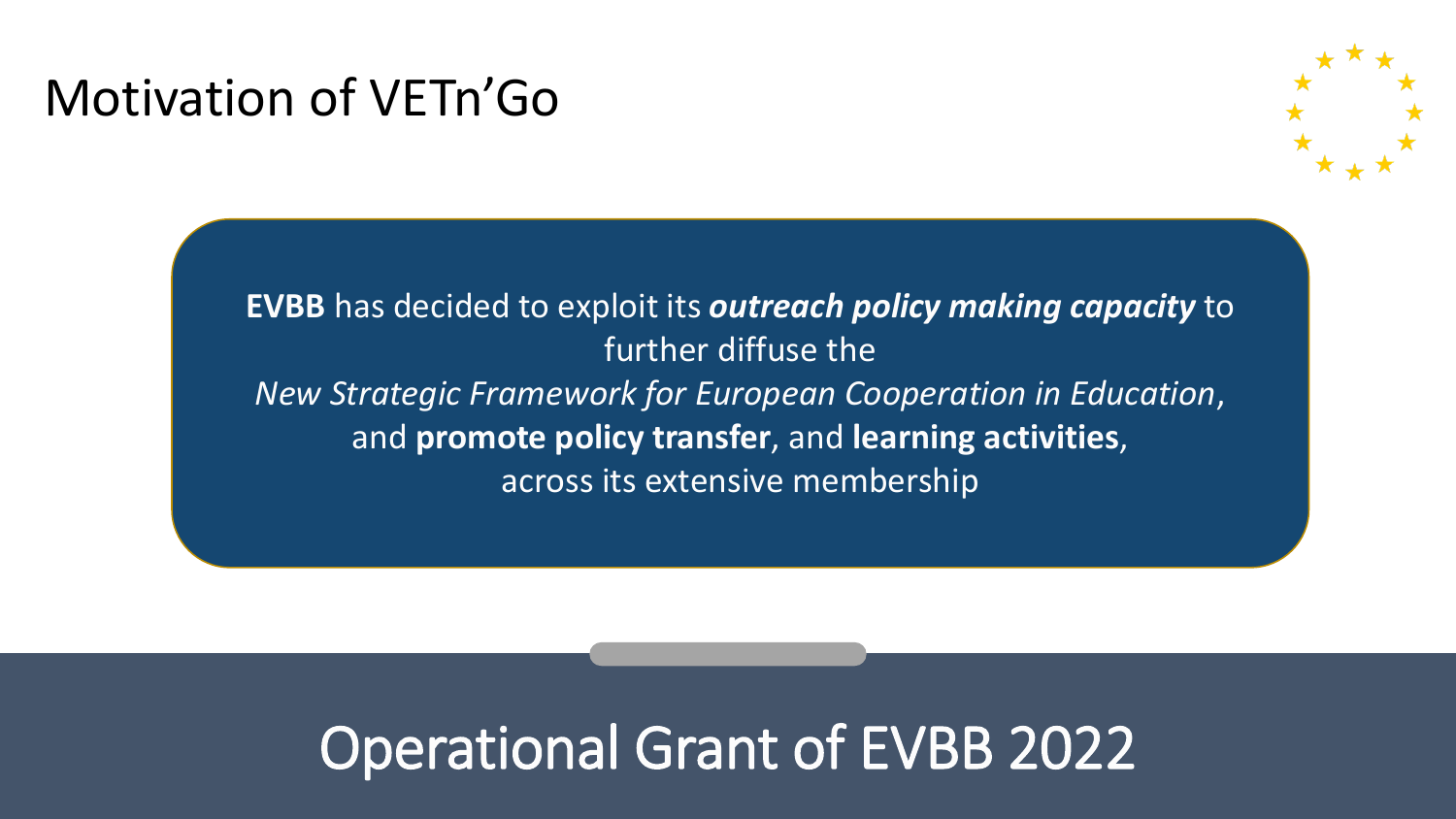#### **Objectives**

*VETn'Go sets out to:*

Increase the capacity building and engagement of less experienced VET institutions in the implementation of EU Policies and Priorities on Education and Training



Diffuse the vision of the European Education Area across multiple educational providers through the fostering of cooperation and communication loops among transnational and geographically diverse VET institutions

Raise awareness among VET learners about the EU Semester framework

Maximize the impact and outreach of the project to enhance the image of VET and promote the new strategic framework for European cooperation in education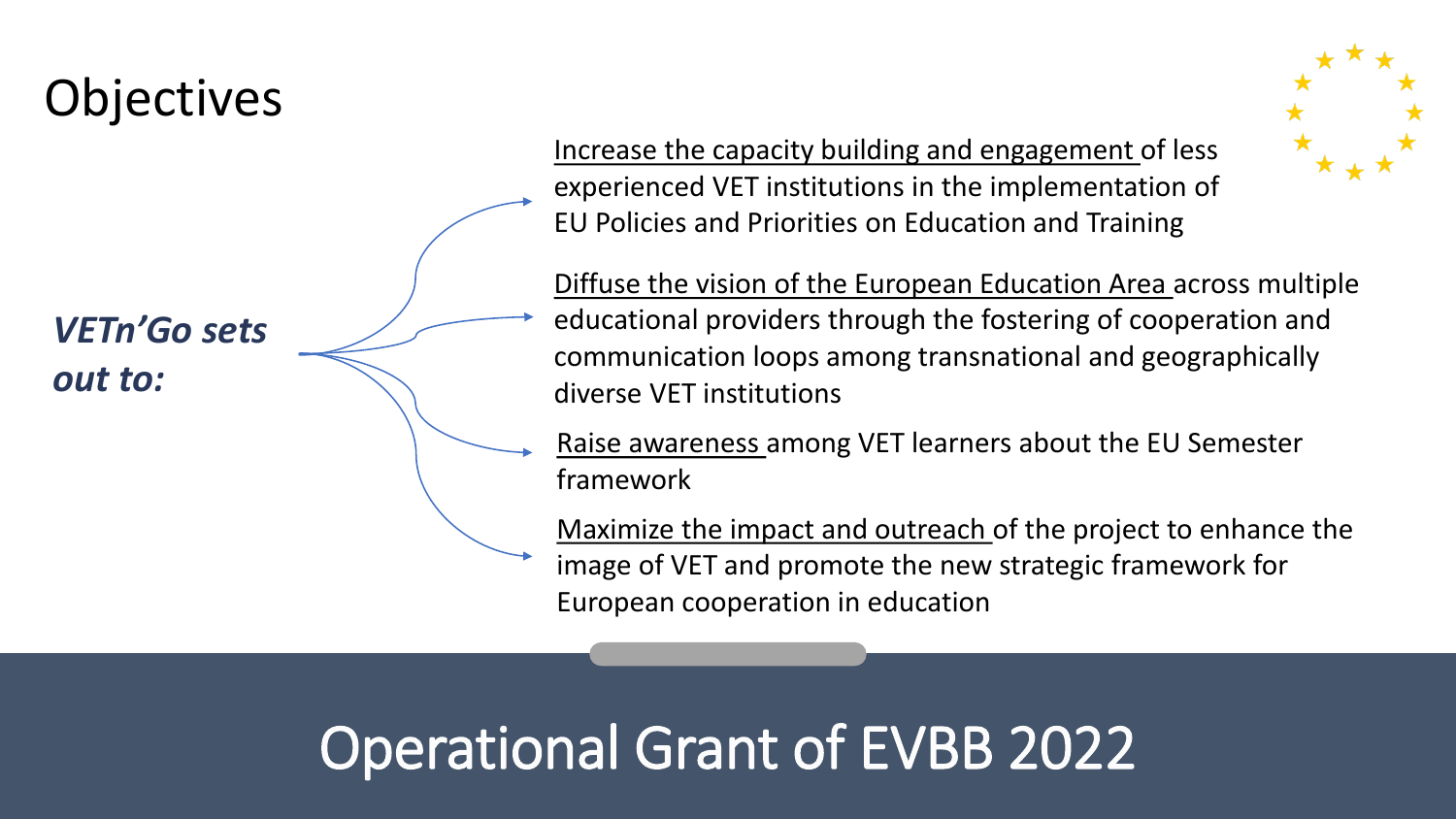#### Activities





**1** Capacity Building between experienced and less experienced EVBB members



Organisation of EU policy Camp – Hosting of a Conference on the Future of Europe



**3** Implementation of an "EU Semester Debate Competition"



Hosting of an International Conference